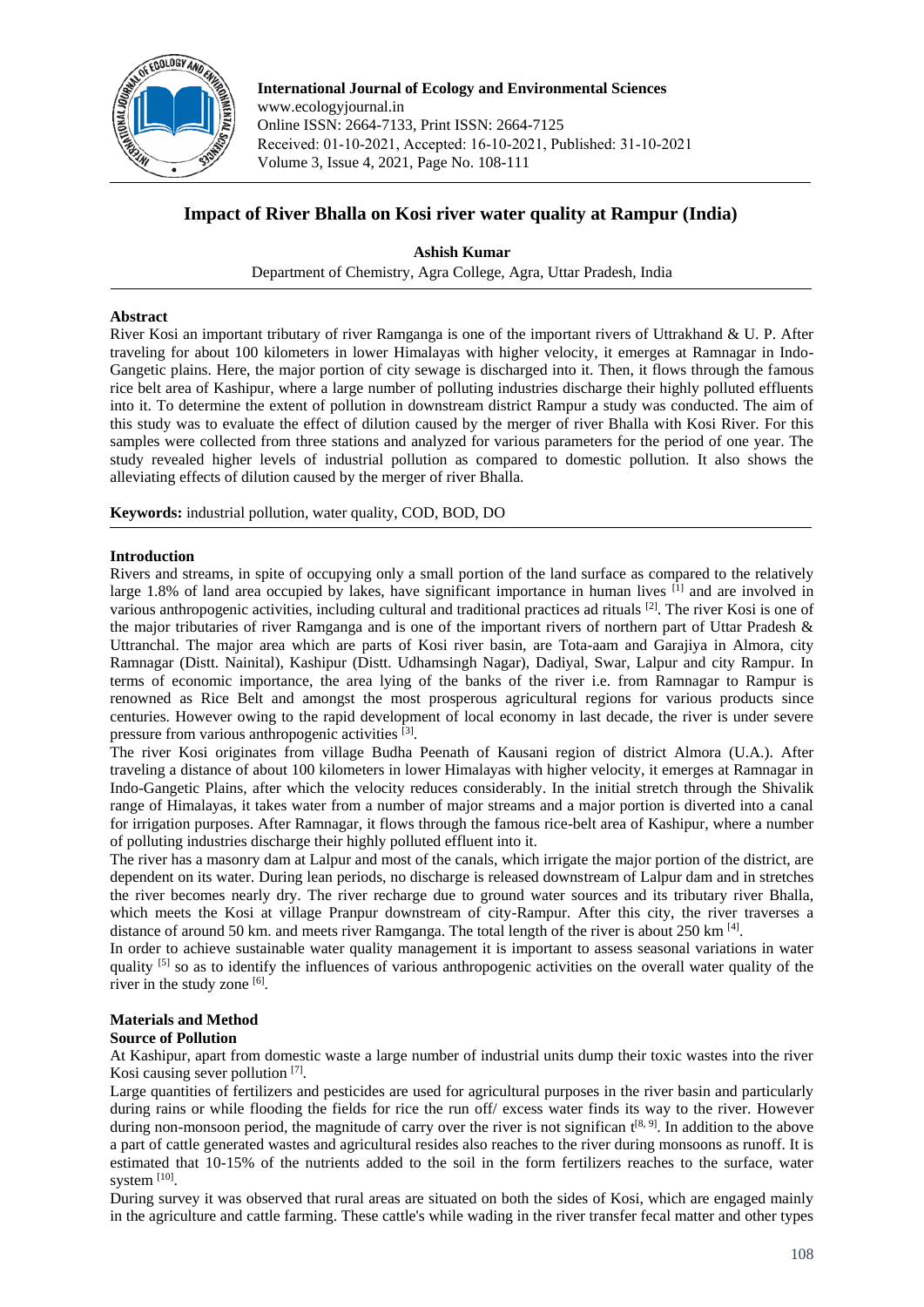of pathogens in the river. Also the various movement and activities of the cattle inside the water disturb the river bed where the pollutants are settled in the form of sludge. This ultimately deteriorates the quality of the river water to a considerable extent. All these constitute the non point pollution sources [11, 12].

#### **Study Area**

In order to study the effects of various activities on the water quality of river Kosi, an area next to city Rampur was selected. In the study zone a smaller river Bhalla merges with river Kosi. The present study also underlines the alleviating effects of dilution on the overall river water quality (Map 2)





## **Sampling Sites and Sample Study**

An extensive study was carried out on the physico-chemical and bacteriological quality of water of the rivers Kosi and Bhalla In all three sampling stations were fixed as given below for regular collection of water samples at the rates of once every month for one year. The overall study period was divided into three seasons mainly winter (Nov-Feb), summer (Mar-June), and Rain (July-Oct).

**Sample Station I:** River Kosi before merger

**Sample Station II:** River Bhalla before merger

**Sample Station III:** River Kosi after joining River Bhalla

All the samples were collected in clean white plastic containers. Parameters like pH, temperature, conductivity and D.O. were estimated on the spot. Rest of the parameters was analyzed as per standard methods [13, 14].

## **Result and Discussions**

The physico chemical characteristics of water samples at different stations in the three consecutive seasons have been presented in Table 1. As is clear from the table and values of parameters station I is the most polluted along Kosi river. The colour of water sample was generally light brown along the Kosi River. However the intensity of colour diminishes at station III. This can be attributed to the merger of river Bhalla and subsequent dilution of Kosi river water [15]. It is also clear from Table 1 that parameters like conductivity show decreased values during rainy season which can be attributed to dilution by rain water [16].

The water samples gives out faint aroma which express a mixed odour of various chemicals, used as raw materials in industrial units. The odour is also caused by decomposing plant and animal debris and domestic sewage [17]. However, during rainy season no characteristic odour is found due to the dilution [18]. Temperature is an important factor for its effect on certain chemical reactions taking place in organisms inhibiting aquatic media and also on the soil-water inter phase.

A cursory inspection of the observed turbidity values shows that water at station I is most turbid throughout the study period. This may be attributed to the lower amount of water. The turbidity at station III was found to decrease may be due to the dilution effect of river Bhalla. The electrical conductivity decreases from station I to station III. This can be attributed to the decreased T.D.S. which also follows the same trend.

The relative higher values of C.O.D as compared to B.O.D. indicate higher level of industrial pollution caused by industrial units situated due north in Kashipur<sup>[19]</sup>.

Calcium & magnesium are largely responsible for the hardness of water. The acidity of water used for industrial purpose is controlled by the use of lime. Here all the three have higher values at station I which decreases as river flows to station-III<sup>[20]</sup>.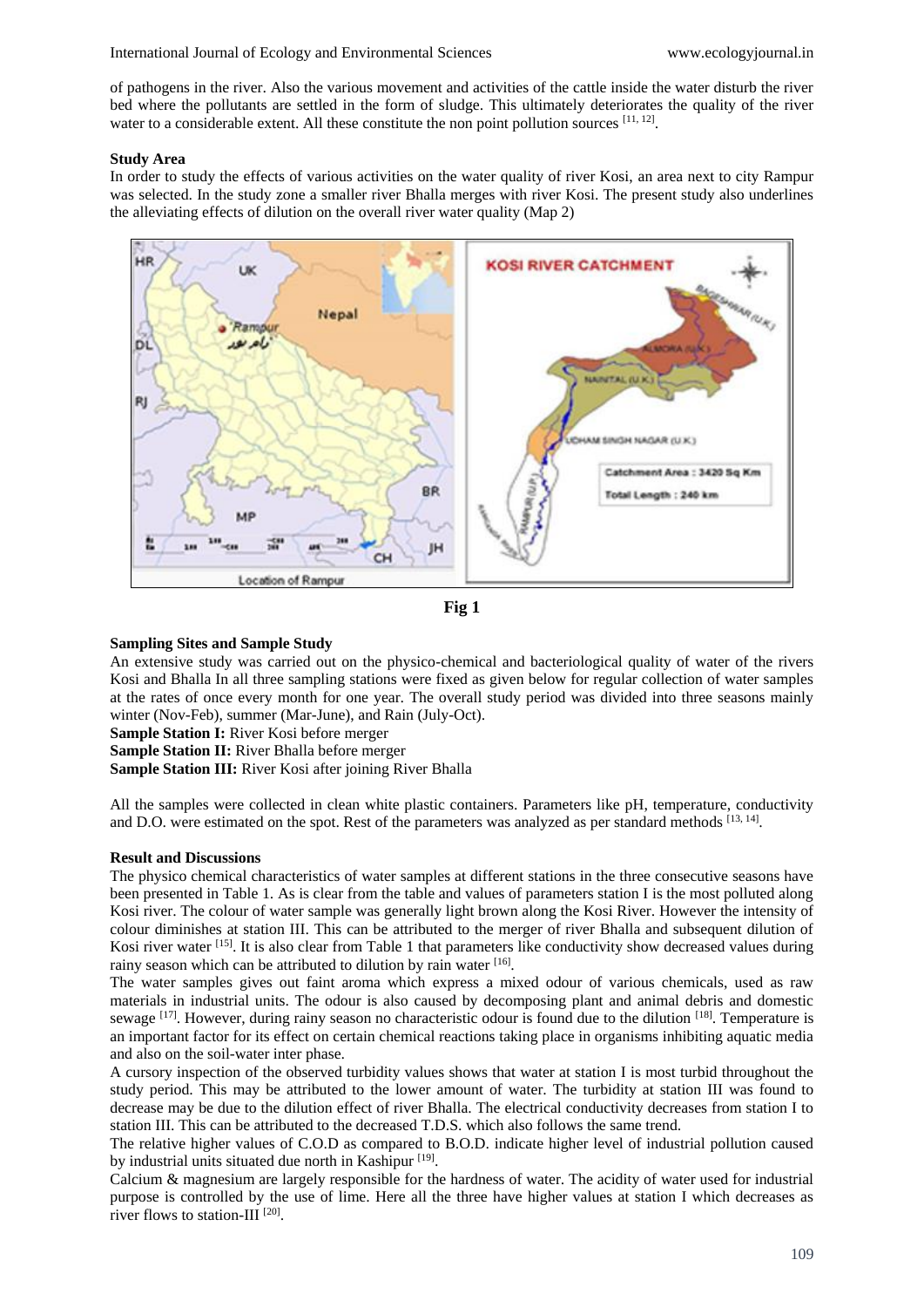#### International Journal of Ecology and Environmental Sciences www.ecologyjournal.in

It is clear that MPN count is highest at station I in all three seasons, which indicates severe pollution. In general the values are higher during the rainy season; hence coliforms are maximum in river water during this season. On the other hand the minimum values are observed in winter season, therefore, the coliform are found least in this season.

W.Q.I values for three stations (Table-2) are also in accordance with the above results. This clearly shows the impact of relatively clean water of river Bhalla, which results in the higher values of W.Q.I. at station III as compared to station- $I^{[20]}$ .

| W: Winter (Nov. – Feb.) S: Summer (Mar.-Jun.) R= Rainy (Jul.-Oct.) |                    |      |      |                 |     |     |                     |      |      |              |     |         |
|--------------------------------------------------------------------|--------------------|------|------|-----------------|-----|-----|---------------------|------|------|--------------|-----|---------|
|                                                                    | <b>Temperature</b> |      |      | рH              |     |     | <b>Total solids</b> |      |      | Conductivity |     |         |
|                                                                    | W                  | S    | R    | W               | S   | R   | W                   | S    | R    | W            | S   | $\bf R$ |
| Station 1                                                          | 19.7               | 34   | 30.9 | 7.7             | 7.5 | 7.5 | 365                 | 387  | 386  | 493          | 514 | 445     |
| Station 2                                                          | 20.1               | 33.5 | 30.7 | 7.9             | 7.4 | 7.6 | 325                 | 351  | 366  | 461          | 482 | 421     |
| Station 3                                                          | 18.9               | 33.4 | 30.5 | 7.8             | 7.3 | 7.5 | 341                 | 347  | 372  | 479          | 485 | 430     |
|                                                                    | Turbidity          |      |      | <b>Hardness</b> |     |     | Chloride            |      |      | Alkalinity   |     |         |
|                                                                    | W                  | S    | R    | W               | S   | R   | W                   | S    | R    | W            | S   | R       |
| Station 1                                                          | 32                 | 41   | 75   | 205             | 209 | 199 | 25.3                | 21.0 | 18.8 | 195          | 158 | 111     |
| Station 2                                                          | 25                 | 34   | 73   | 189             | 188 | 184 | 21.4                | 19.0 | 18.1 | 157          | 131 | 91      |
| Station 3                                                          | 29                 | 36   | 74   | 211             | 207 | 205 | 23.8                | 20.0 | 18.2 | 197          | 153 | 98      |
|                                                                    | D.0                |      |      | B.O.D.          |     |     | C.O.D.              |      |      | <b>MPN</b>   |     |         |
|                                                                    | W                  | S    | R    | W               | S   | R   | W                   | S    | R    | W            | S   | R       |
| Station 1                                                          | 6.7                | 6.8  | 6.3  | 5.9             | 5.7 | 5.8 | 39.0                | 33.0 | 36.0 | 121          | 134 | 190     |
| Station 2                                                          | 6.6                | 6.6  | 6.2  | 6.0             | 5.5 | 5.9 | 36.0                | 32.8 | 33.5 | 115          | 126 | 179     |
| Station 3                                                          | 6.5                | 6.4  | 6.3  | 6.0             | 5.5 | 6.0 | 40.0                | 36.0 | 36.5 | 114          | 129 | 189     |

| Table 1: Mean Values of Physico-Chemical and Biological parameters of River Kosi at Rampur showing |
|----------------------------------------------------------------------------------------------------|
| seasonal variations                                                                                |

**Table 2:** W.Q.I. range of for different classes of beneficial use

| <b>Designation</b> | Limits of WOI      | <b>Condition of River</b> |
|--------------------|--------------------|---------------------------|
|                    | 90 and above       | Excellent                 |
|                    | Between $65 & 89$  | Good                      |
| Ш                  | Between $35 & 64$  | Satisfactory              |
|                    | Between $11 \& 34$ | Poor                      |
|                    | 10 and below       | Unacceptable              |

| Table 3: Water quality index of river Kosi and river Bhalla at Rampur for different uses |  |
|------------------------------------------------------------------------------------------|--|
|------------------------------------------------------------------------------------------|--|

|              |    | <b>Bathing &amp; Swimming</b> |    | <b>Public Water Supply</b> |    |     |    | <b>Agriculture</b> |    |  |
|--------------|----|-------------------------------|----|----------------------------|----|-----|----|--------------------|----|--|
|              | W  |                               | R  | W                          | Ø  | R   | W  | c<br>Ю             | R  |  |
| Station $-1$ | 32 | 32                            | 30 | 32                         | 31 | 30  | 77 | 78                 | 80 |  |
| Station $-2$ | 33 | 33                            | 30 | 33                         | 32 | 30  | 83 | 83                 | 83 |  |
| Station $-3$ | 33 | 33                            | 31 | 32                         | 32 | 31  | 80 | 79                 | 81 |  |
|              |    | Industry                      |    | Fish Culture & Wild Life   |    |     |    | Over-All           |    |  |
|              | W  |                               | R  | W                          | د  | R   | W  | S                  | R  |  |
| Station $-1$ | 15 | 15                            | 15 | 77                         | 61 | 62  | 47 | 43                 | 43 |  |
| Station $-2$ | 16 | 16                            | 16 | 82                         | 57 | -61 | 49 | 44                 | 44 |  |
| Station $-3$ | 15 | 16                            | 16 | 79                         | 58 | 61  | 48 | 43                 | 44 |  |

## **Water Quality Index (W.Q.I)**

The river water quality can be assessed using various methods including multivariate analysis. Another method is W.Q. I., here the individual values of a number of variables along with the relative importance of each variable, the water quality for a given use can be put in terms of a single number called the Water Quality Index (W.Q.I.) (Table-2). Though various expressions for W.Q.I. determination were given earlier, a simplified expression (1) for W.Q.I. is given here  $[21]$ . The W.Q.I values for three stations (Table-3) are also in accordance with the above results. This clearly shows the impact of relatively clean water of river Bhalla, which results in the higher values of W.Q.I. at station III as compared to station I.

$$
WQI = \left[\prod_{i=1}^{i=n} f_i\right]^{1/n} \ge 100
$$

(1)